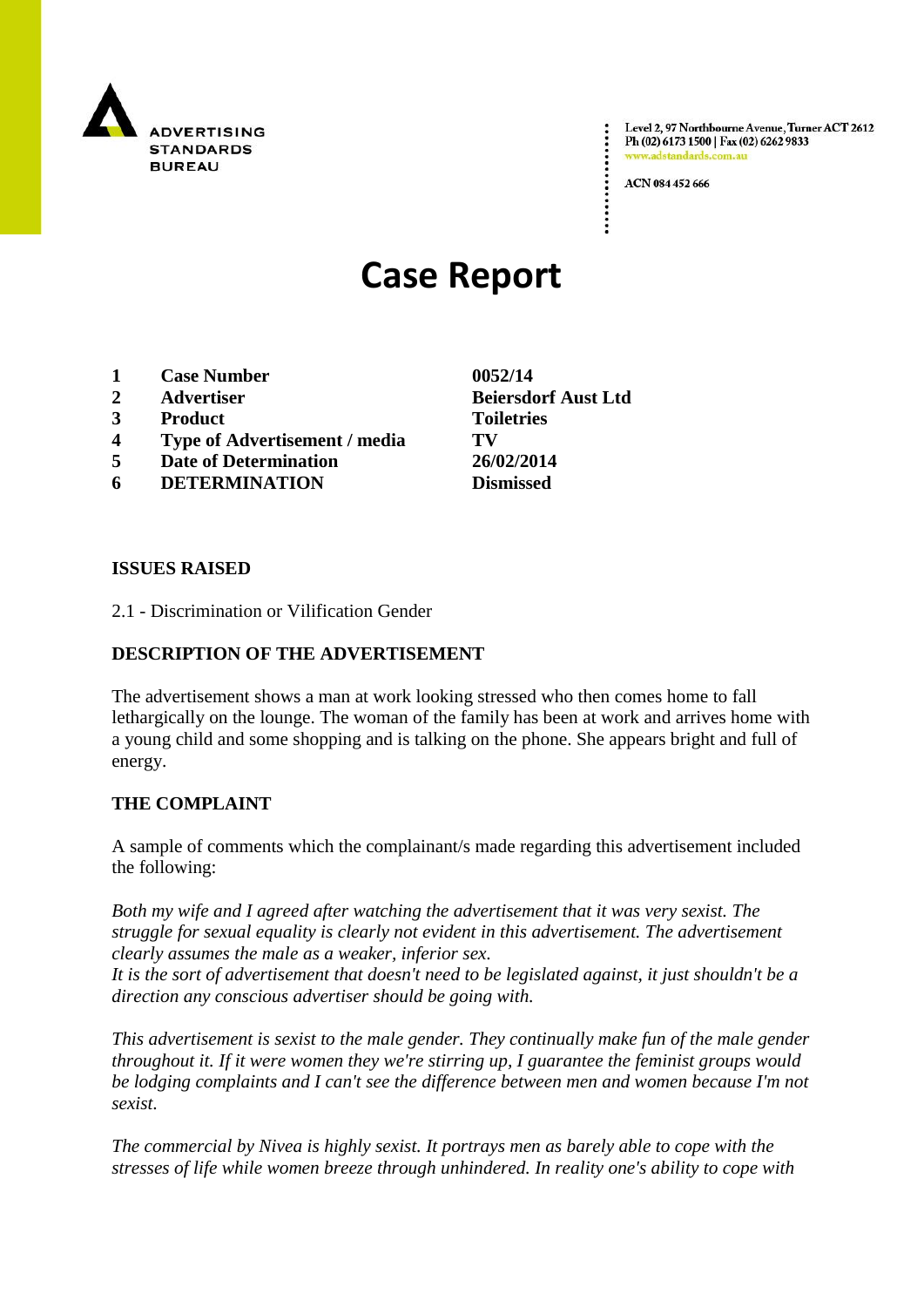*stress and the challenges of life is dependent on many factors, with gender being among the least important. Sexism is defined by as "discrimination or devaluation based on a person's sex"* 

*(dictionary.com). This is clearly a case of devaluation of men.*

*I trust that I have demonstrated that this commercial is sexist and that action will be taken.*

*This ad is blatantly sexist & simply perpetuates the untrue stereotype, prevalent in so much of the mainstream media these days, of men being whining babies who can't handle things anywhere near as well as women. Men are constantly being depicted as useless bubbling fools & contrasted with wise, competent women.*

*If this ad had the sex roles reversed it would never have made it to air in the first place. In fact they would have never even bothered to make it.*

*This ad portrays a man as a sweating exhausted person who can't handle his daily work and sweats profusely while the woman (his wife) is so happy and relaxed carrying her baby and is fresh and carefree.*

*I find the ad sexist against men. The voice over is like poor men so exhausted...woman wouldnt know about this Blah blah blah...its sexist and offensive.*

*The key to this advertisement is it depicts two products. One product being specifically FOR WOMEN, the other product being specifically FOR MEN. Therefore it was clear to the advertisers that they were portraying typical representations of each gender when choosing how to market the product. The woman, representing the typical woman was shown to be bright, radiant, clever and superior. The man, representing the typical man was shown to be useless, lethargic and inferior. If there was an identical advertisement with the woman and man's attributes swapped: ie. depicting a typical woman as useless and lethargic and looked upon with disdain and contempt, and that is shown equally as often, then fair enough. Otherwise this advertisement is blatantly and unashamedly sexist and misandric. In a climate where our cultural consistently bombards all of us with the message that women/girls=good/smart and men/boys=bad/stupid this blatant sexist and misandric advertising should not be tolerated any longer. One only needs to think of the scenario if the gender roles reversed to see how incredibly sexist this advertisment is. Or alternatively imagine if there was a Nivea FOR WHITES, and Nivea FOR BLACKS, and the black man was portrayed as lethargic and silly compared to a white man being portrayed as clever and smart, and looking upon the black man with contempt. That should show you how terribly hateful this advertisement is. Thanks very much for taking the time to listen to my complaint.*

*I was offended as the men in the commercial were made out to be idiots for being men. The stereotype of women being better at multitasking than men makes the commercial discriminating against the male gender. Sarcastic female voice over implying 'poor men not being able to deal with the stresses women experience everyday'. I am sick to death of commercials like this. They are becoming offensive to me and I feel degraded for having my gender made fun of like this. If the genders in the advertisement were swapped the advertisement would be considered degrading to women.*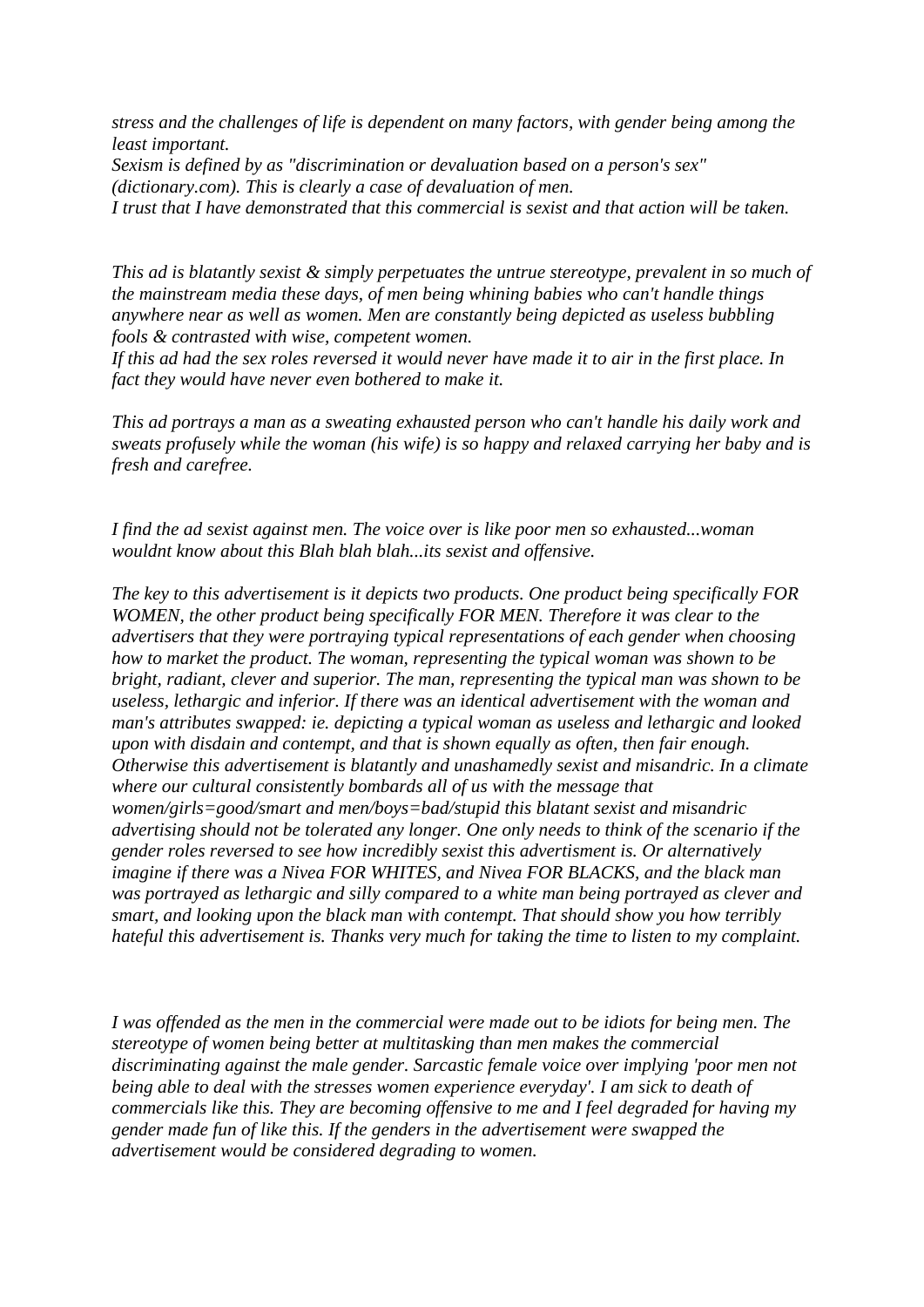*I object to this commercial because it demeans men. The narration suggest that men are not as busy, stressed or competent as women. The content of this ad is sexist.*

## **THE ADVERTISER'S RESPONSE**

Comments which the advertiser made in response to the complainant/s regarding this advertisement include the following:

*Beiersdorf Australia Limited is the organisation behind the iconic NIVEA brand. We refer to complaints received by the ASB for our NIVEA Stress Protect antiperspirant deodorant advertisement campaign .*

*In conjunction with our advertising agency (DraftFCB), we have thoroughly considered and reviewed these complaints. We welcome the opportunity to furnish this response. Please accept this response to complaints raised to date relating to the issue 2.1 – Discrimination or Vilification Gender – of the AANA Advertiser Code of Ethics.* 

*We understand Issue 2.1 Code to require that: Advertising or Marketing Communications shall not portray people or depict material in a way which discriminates against or vilifies a person or section of the community on account of race, ethnicity, nationality, gender, age, sexual preference, religion, disability, mental illness or political belief.* 

*Our considered response is that we do not, respectfully, agree with the complainants" views. Our contention is supported as follows:*

#### *Intent of the Advertisement*

*The Stress Protect deodorant is formulated to reduce the wetness and odour that occurs when men and women are stressed. The intent was to demonstrate how NIVEA Stress Protect antiperspirant deodorant helps in life"s everyday stressful situations.* 

*The creative idea suggests that whilst both men and women lead equally stressful lives, and therefore have an equal need for our deodorant, the woman protagonist "has discovered" the solution to her stress-sweating problem, being NIVEA Stress Protect antiperspirant deodorant. The woman protagonist was the obvious choice to "have discovered" the secret as women are responsible for 78% of all aerosol deodorant purchases (Source: Aztec IHP based on 3.9m units sold to MAT 12/1/2014). The use of humour and exaggeration Light-hearted humour and exaggeration are central to the campaign. The man is humorously depicted as being over-worked, tired and stressed. To see him collapse onto the couch is a clear demonstration of the exaggeration we have used. Showing people under stress provided a clear and interesting segue by which the features of our stress-sweat deodorant could be demonstrated. To do this with humour is a well-accepted advertising technique. Further, the female VO is delivered in an over-the-top manner. Assumptions made by the complainant*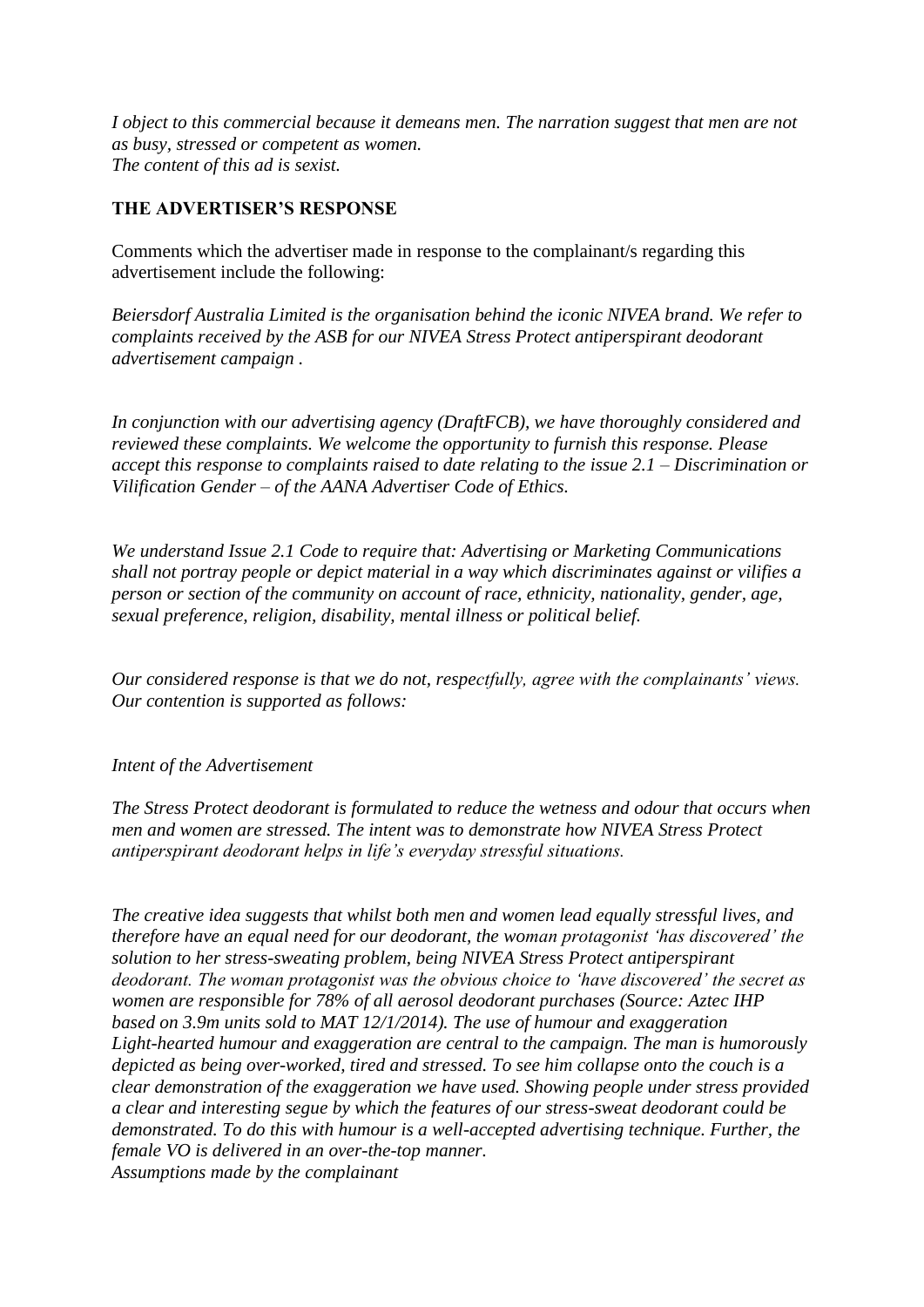*Interestingly, the complaint makes specific assertions and, in doing so, the complainant has made assumptions about the state of events and the talent in the advertisement that are neither expressed nor reasonably implied.*

*Some of these assertions are as follows:*

*• "Representations of the man as "lethargic, useless and inferior" and being "looked upon by the woman with disdain, scorn and contempt."*

*• "Men are not as busy, stressed or competent as women"*

*• "Men are made out for being idiots for being men" / "women better at multi-tasking than men." Notions of lethargy, uselessness, inferiority, idiocy, disdain, scorn and contempt are strong assumptions not reasonably implied in the advertisement. The man is shown under stress at work, and being worse for it after the day. A more legitimate complaint might have been if the talent were acting or saying something idiotic other than simply looking like he has had a stressful day. The woman, rather than "looking upon him with disdain and scorn" shares the male version of the product with her partner.*

*The complaint that "men are not as busy as women" misses the point of the campaign, as does the assertion that "men are hard working, tired and smelly creatures [and] that women don't have that problem." In the first instance, both men and women are depicted as busy, albeit in different ways. In the second instance, the reason why the "woman doesn"t have that problem" is because she has discovered our product.*

*Again, the interpretations made are not reasonably implied by the advertisement. Contradiction in the complaint* 

*Part of the complaint states: "If there's an identical advertisement with the woman and man"s attributes swapped; i.e. depicting a typical woman as useless and lethargic and looked upon with disdain and contempt, and that is shown equally as often, then fair enough". This highlights a contradiction in the complaint, and therefore its lack of substance. Is the complainant saying "our depiction of males is unacceptable" or are they saying that "our depiction of gender would be acceptable as long as both genders are depicted in the same way"?*

*There is a difference between discrimination and stereotyping. This part of the complaint suggests that they are dissatisfied with the different stereotypes of gender difference but would be satisfied if the stereotypes applied were the same. It therefore doesn"t constitute discrimination.*

*Deodorant Category Precedent*

*Looking in our own deodorant category, Lynx deodorant has built its brand on tongue-incheek, award winning advertising that sells itself on the dubious idea that it makes its wearer immediately irresistible to women. Most marketing campaigns use pretty girls falling helplessly at the feet of slightly geeky looking men. We understand that portraying a woman as attractive does not of itself constitute discrimination or vilification of women. Similarly, portraying men as stressed should not constitute discrimination or vilification. Research*

*Finally, it is worth noting that TVC was tested through an independent research agency prior to flight. The overall results from the tested audience show:* 

*• 81% - liked the TVC;*

*• 92% - made the audience feel positive towards NIVEA;*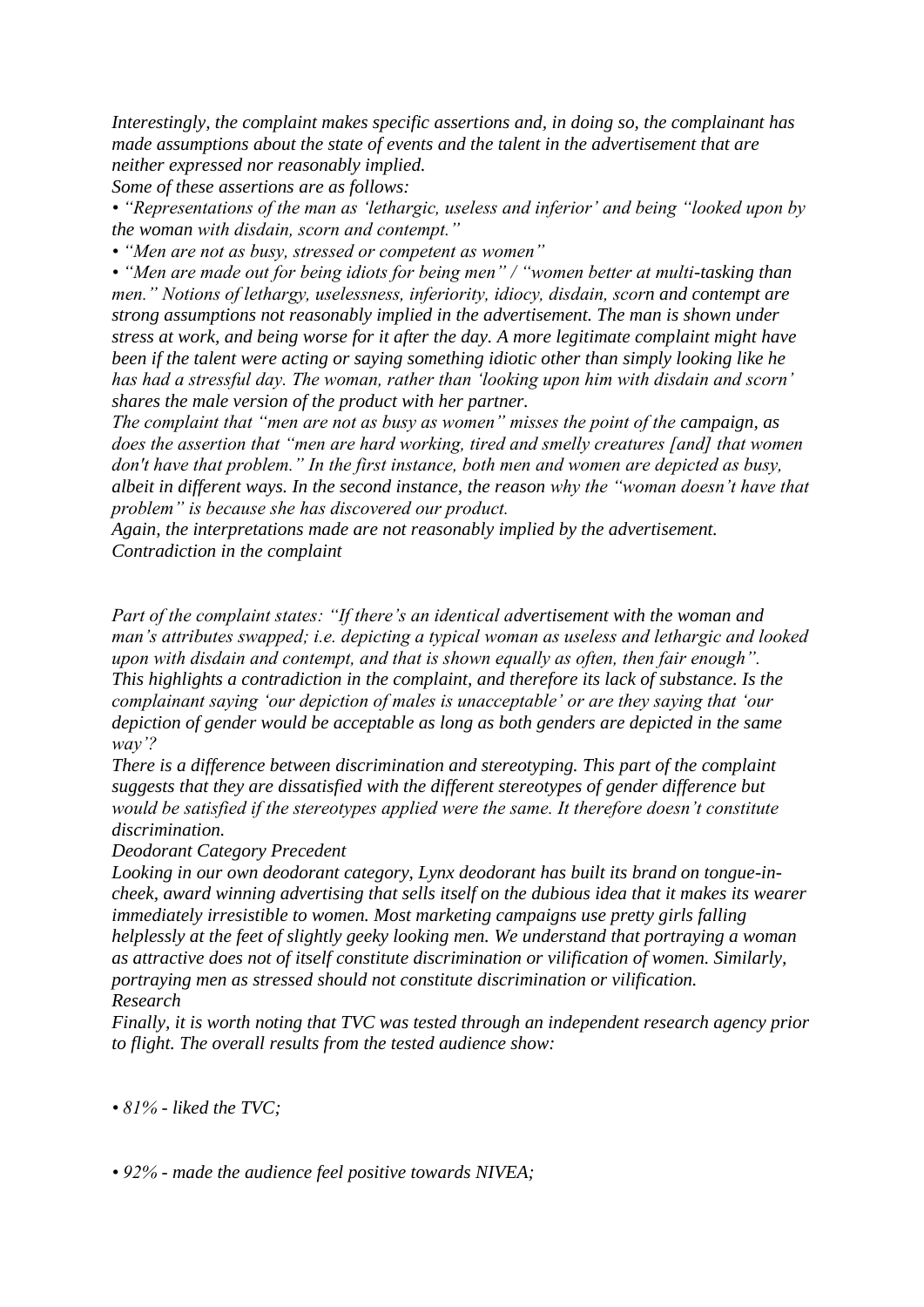*• 87% - believed it should not be taken too seriously;* 

*• 81% - found the TVC funny.* 

*These benchmarks are consistent with our company standards. For all the above reasons, we contend that the advertisement does not "portray people or depict material in a way which discriminates or vilifies gender".*

#### **THE DETERMINATION**

The Advertising Standards Board ("Board") considered whether this advertisement breaches Section 2 of the Advertiser Code of Ethics (the "Code").

The Board noted the complainants' concerns that the advertisement is sexist in its depiction of a man unable to multitask unlike a woman

The Board viewed the advertisement and noted the advertiser's response.

The Board considered whether the advertisement complied with Section 2.1 of the Code which requires that 'advertisements shall not portray or depict material in a way which discriminates against or vilifies a person or section of the community on account of race, ethnicity, nationality, gender, age, sexual preference, religion, disability, mental illness or political belief.'

The Board noted that the advertisement depicts a man at work at the computer looking stressed who then comes home to fall lethargically on the lounge. The Voiceover states "poor poor man working all day…all sweaty and really work out. Your life is so stressful" By contrast, the woman of the family arrives home from work with a young child in her arms and some shopping and is talking on the phone. She appears bright and full of energy. The voiceover indicates that "women wouldn"t know about that …we discovered stress protect deodorant<sup>'</sup>

The Board considered that the advertisement does depict the woman as being better able to handle work plus other activities – but it is made clear that this is because she has discovered the advertised product – the stress protect deodorant.

The Board noted the complainant's concerns that the male gender are being 'made fun of' and portrayed in a way that makes them appear inferior to women.

The Board considered that the woman purchases the male version of the deodorant for the man as a gesture of affection so that he can enjoy the same feeling she does of having a day free from perspiration generated by stress.

The Board considered that the advertisement clearly depicts that the reason that the woman is more capable is because she is using the advertised product – a product which she brings home and gives to her partner.

While the advertisement does depict the woman as being more capable at performing multiple tasks than the man, the Board considered that the depictions are clearly presented as being a result of use of the advertised product and not any inherent difference between men